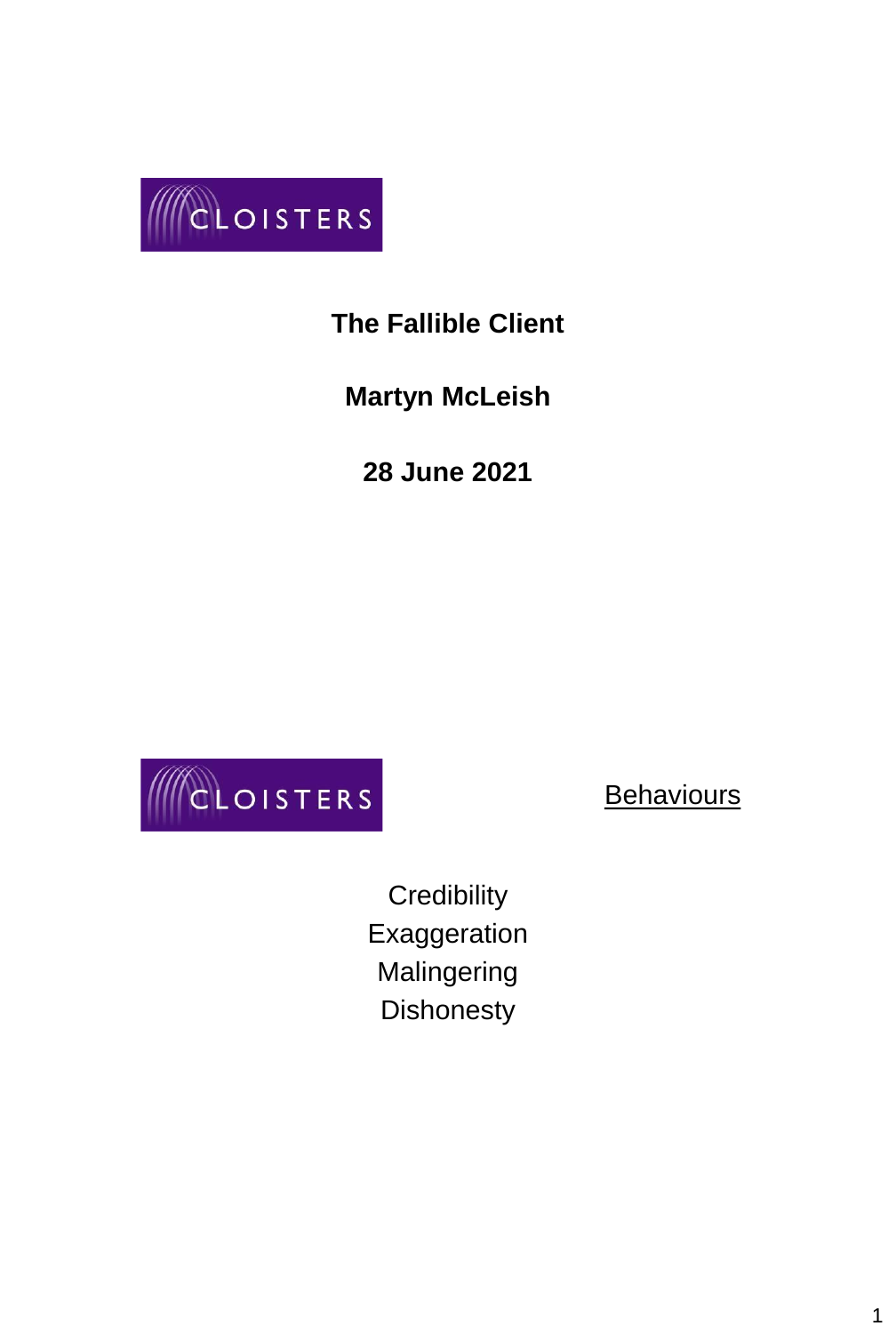

## Legal Context

Breach of Duty Factual Causation Legal Causation (Causation of Injury) Quantum – Assessment of Damages



Procedural Context

Provisional Report Pleadings Exchange of Witness Statements Exchange of Expert Reports Part 36 Questions Joint Statements **Trial**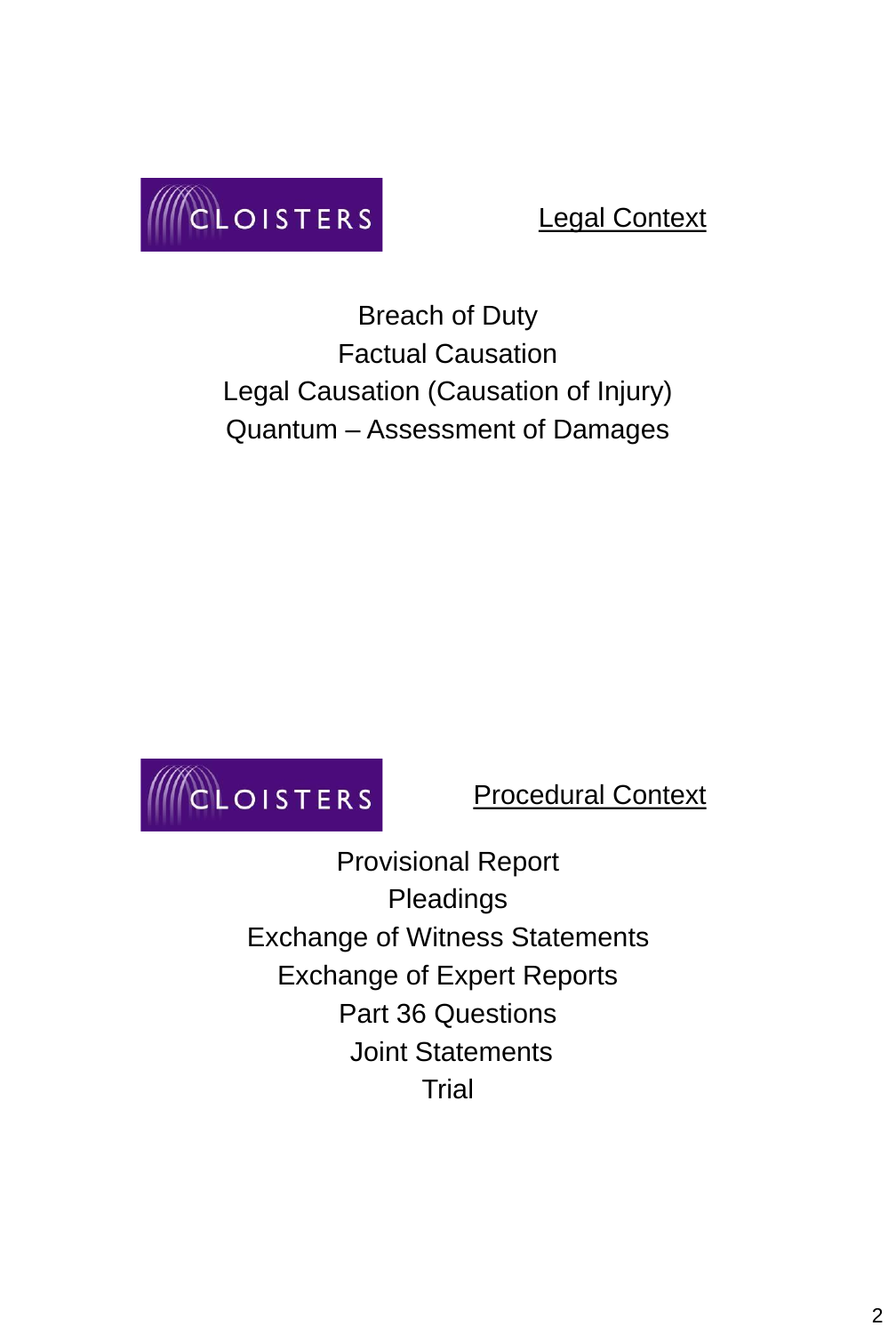

#### Facts

Facts are matters for the trial judge:

"*Comment is free, but facts are sacred*."

C. P. Scott



**Breach of Duty** 

Establishing the factual basis of the claim Differing accounts of client and clinician *CXB v North West Anglia NHS Foundation Trust* [2019] EWHC 2053 (QB) *FB v Princess Alexandra Hospital NHS Trust*  [2017] EWCA 334 (CA)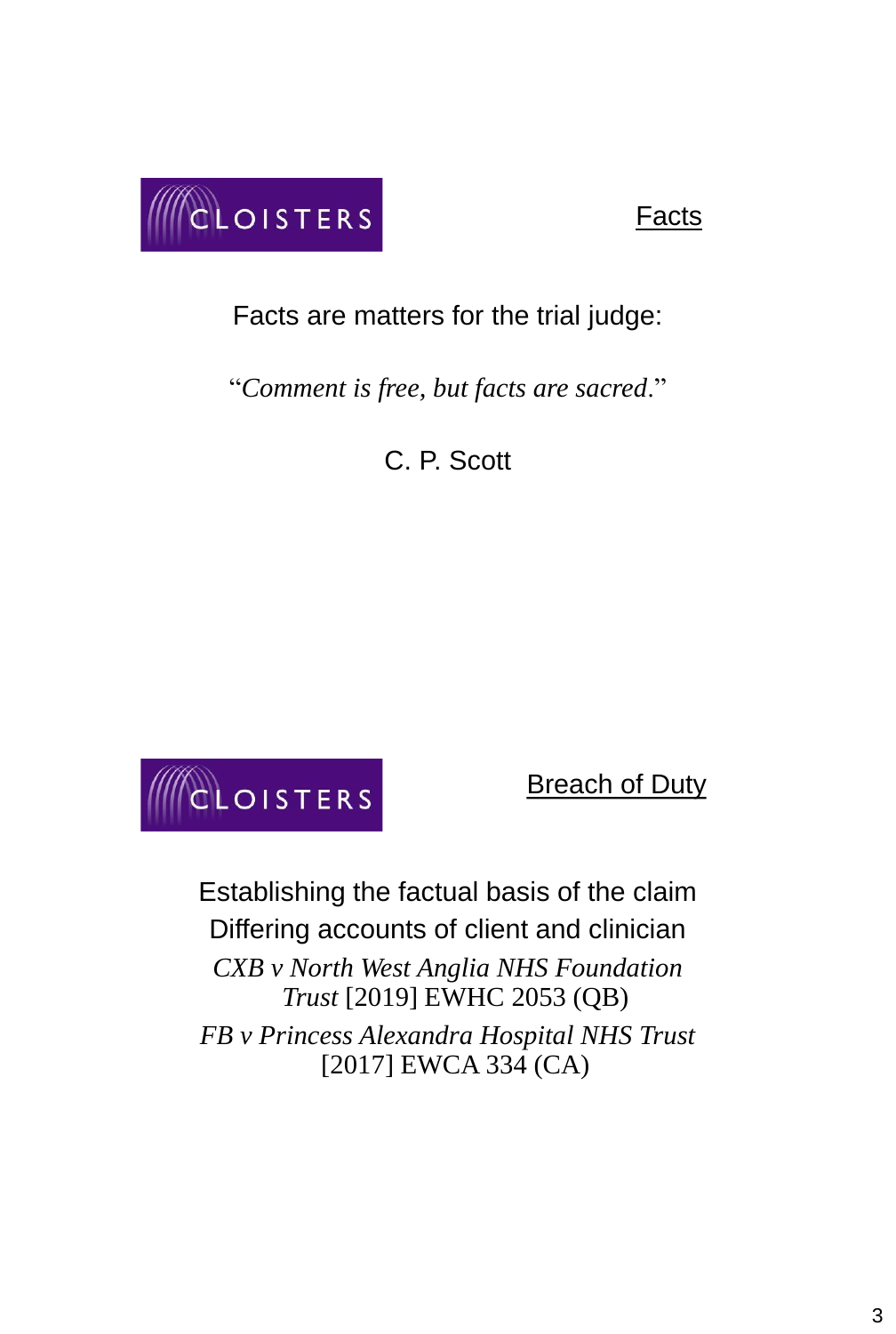

### Factual Causation

Hypothetical or counterfactual Expert or lay evidence? *Bolitho v City and Hackney HA* [1998] AC 232 Multiple parties: *Wright v Cambridge Medical Group* [2011] EWCA (Civ) 669 Regional particularities



Factual Causation and the Client

Unreasonable/unpredictable behavior: *Darnley v Croydon Health Service NHS Trust*  [2018] UKSC 50 Consent to Treatment post *Montgomery* Contributory Negligence: DNA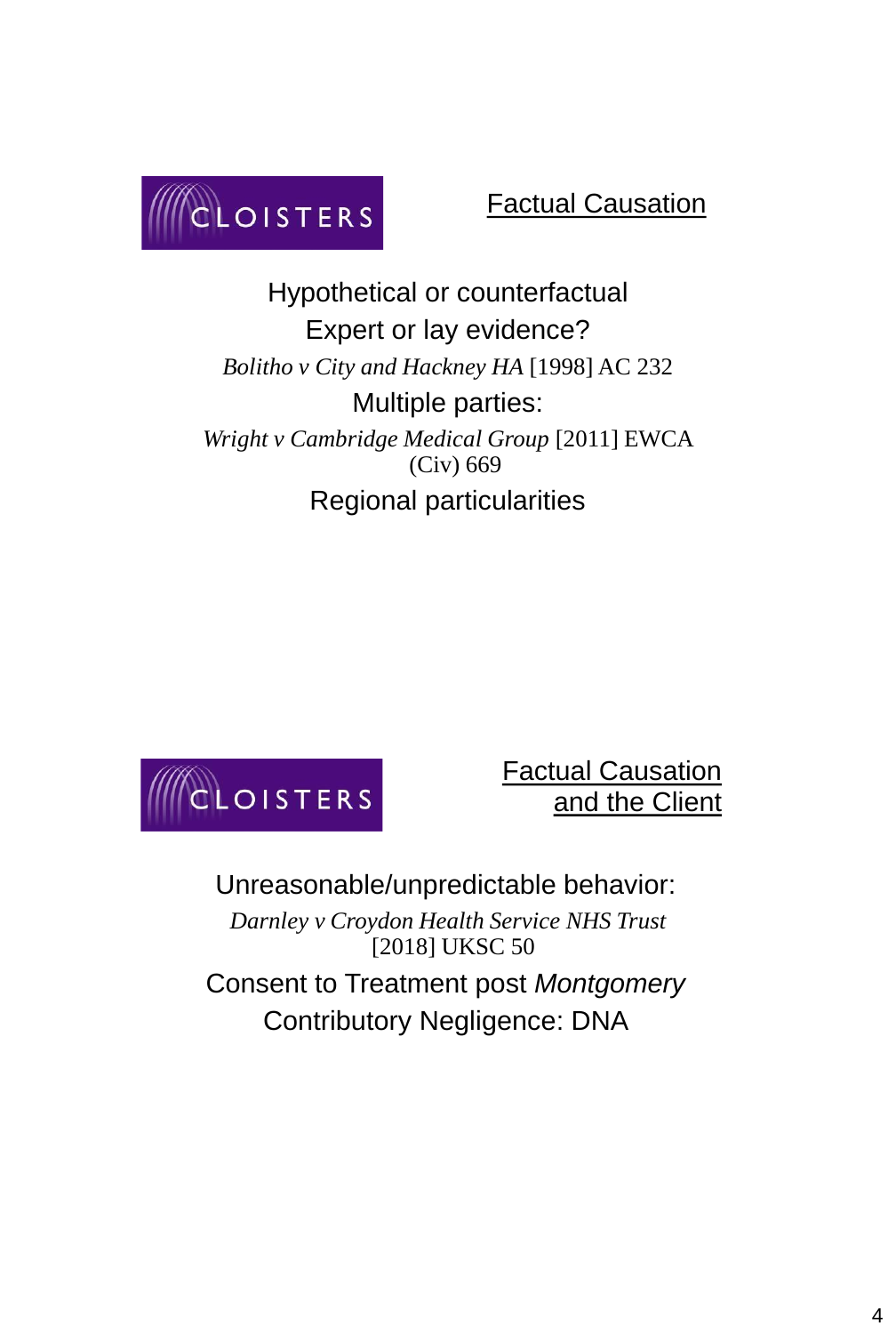

#### The Client and Legal Causation

Initial Symptoms History of Deterioration The extent/severity of symptoms Inconsistent Histories The importance of medical records



### The Law in Relation to Medical Records

*CXB v North West Anglia NHS Foundation Trust*  [2019] EWHC 2053 (QB)

No principle that court should prefer medical note over witness evidence

*Arrowsmith v Beeston; Steele v Millbrook* :

both unreported CA decisions from 1998/99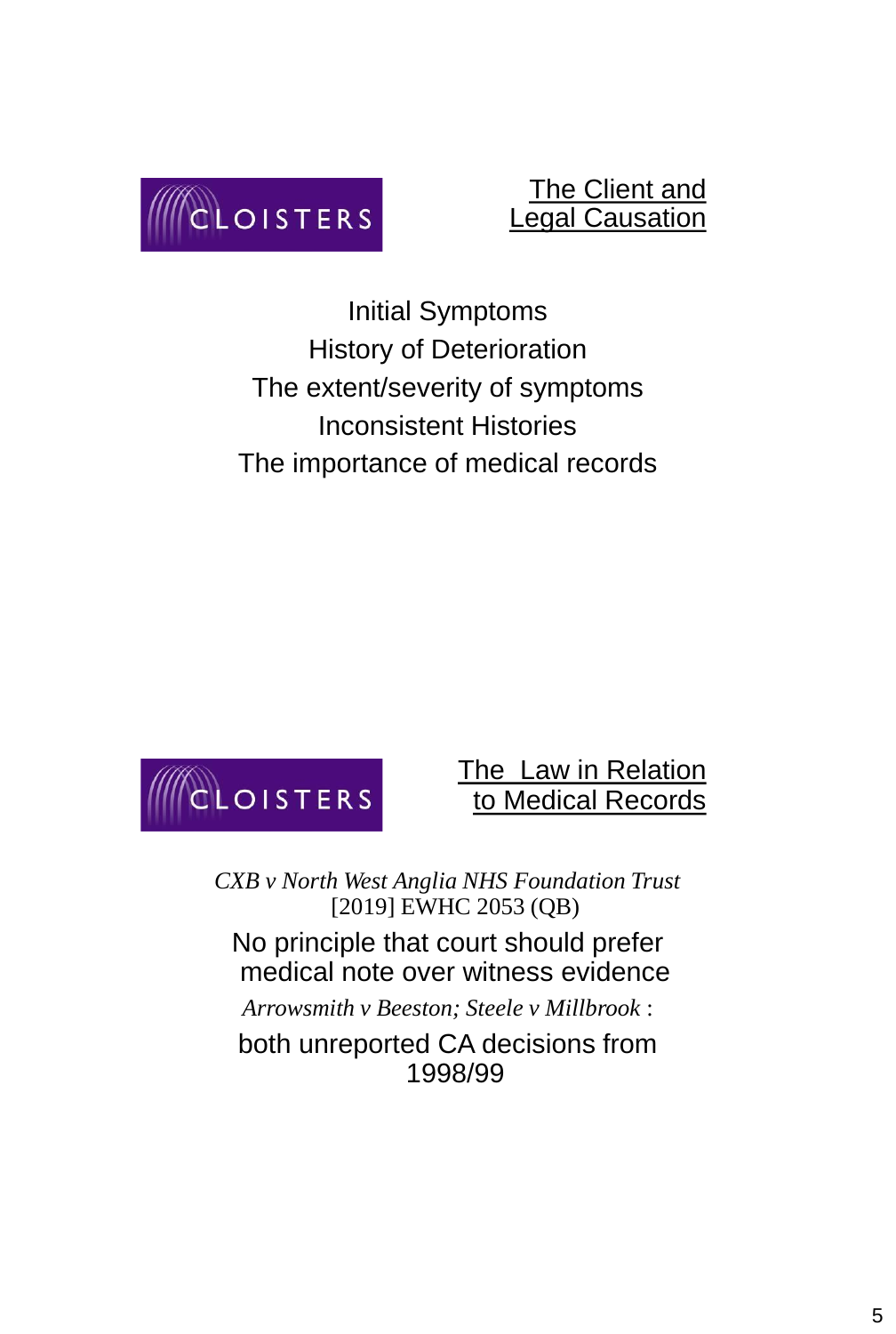

#### Factual Inferences

*Wizniewski* [1998] PIQR P324; *Welsh v Stokes* [2007] EWCA Civ 796 *Keefe* [2010] EWCA Civ 683; *Mackenzie v Alcoa* [2019] Civ 2110 *Younas v Okeahialam* [2019] 2502 (QB); *Shawe-Lincoln*[2012] EWHC 1150 (QB)



**Exaggeration** 

Unconscious exaggeration:

*Digby v Essex CC* [1994] PIQR Q54 *Page v Smith* [2000] 1 WLR 1397 *Bythe Valley BC v Henderson* [1996] PIQR P64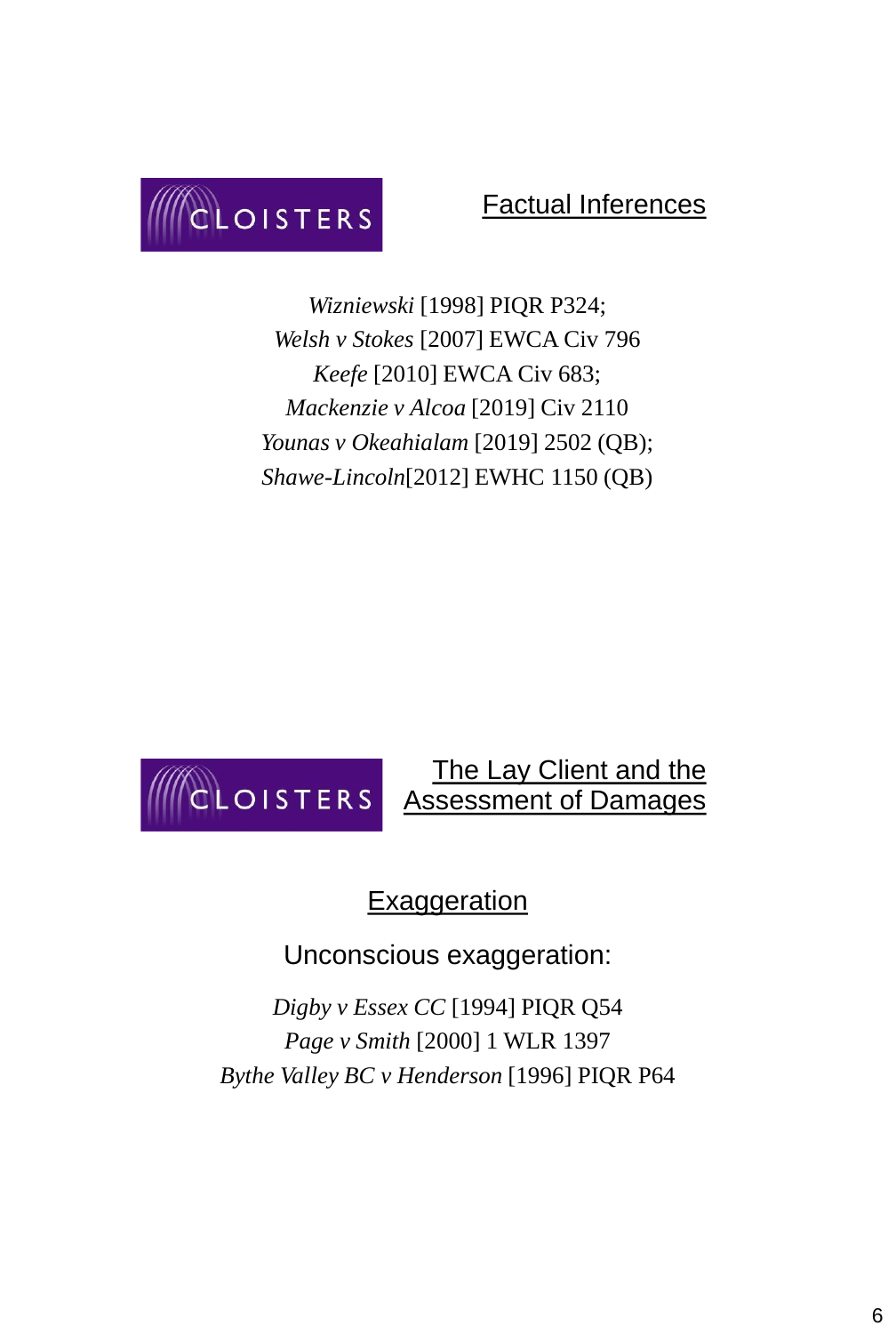

The Lay Client and the Assessment of Damages

## Exaggeration

# Conscious Exaggeration

*Afzal v Chubb Guarding Services* [2003] EWHC 822

#### The Lay Client and the CLOISTERS Assessment of Damages

# **Malingering**

*The intentional production of false or grossly exaggerated physical or psychological symptoms, motivated by external incentives such as avoiding military duty, avoiding work, obtaining financial compensation, evading criminal prosecution, or obtaining drugs.*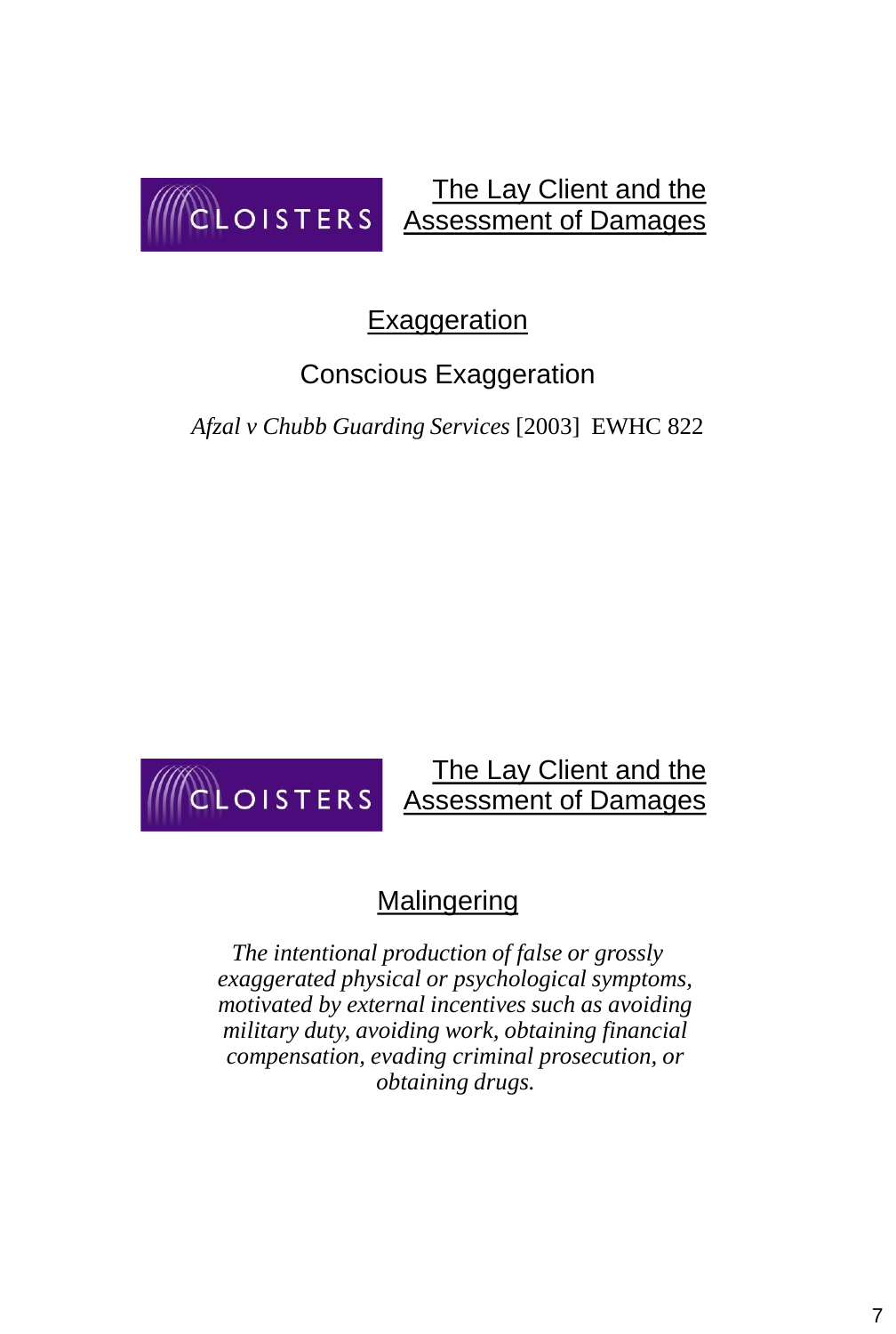

The Lay Client and the Assessment of Damages

**Dishonesty** 

Extent and nature of dishonesty Fundamental Dishonesty: CPR r. 44.16 (1) *Grant v Newport CC (unreported, 18.12.19) Calderdale & Huddersfield NHS Trust v Metcalf* [2021] EWHC 611 (QB)



## Video Surveillance Evidence

*Hayden v Maidstone & Turnbridge Wells NHS Trust*  [2016] EWHC 3276 (QB) *Wilcox v King's College Hospital NHS Foundation Trust* [2020] EWHC 2555 (QB)